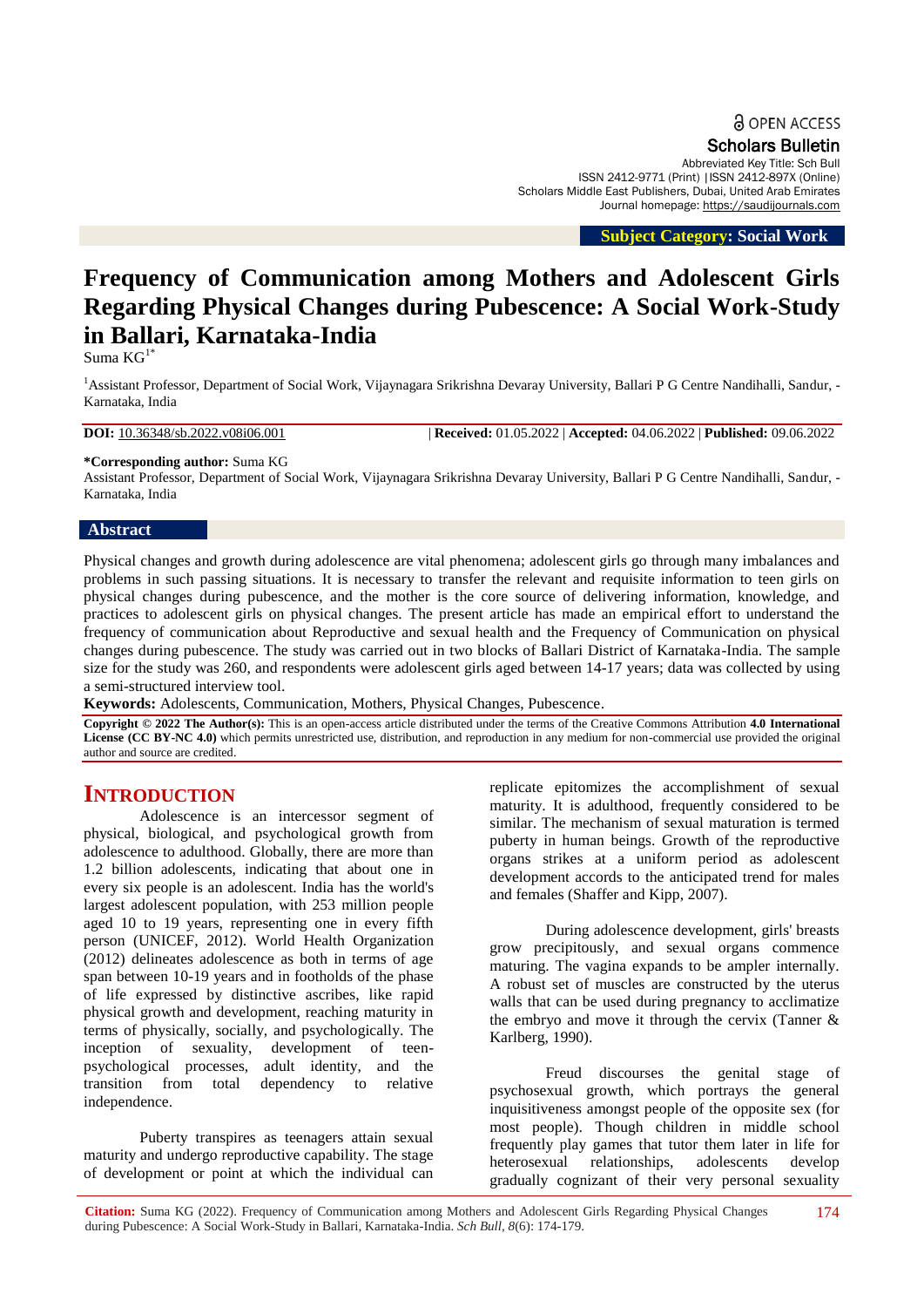through the contemporary impulses they confront (Weisfeld and Woodard, 2004).

Not only do maturing adolescents feel differently about themselves, but many other people also begin to perceive and regard them differently. Rituals called traditions remind many cultures throughout society that a child becomes a teenager. The functioning and regurgitation of ceremonies affect the most satisfactory identity development outcome during the rite of passage ceremony (Schlegel and Barry, 1991).

As childhood ends and when the girl steps into adolescence, gradually, many changes start taking place in her body even if she does not want to. Along with mental thoughts, physical changes also take place. Puberty begins when physical and sexual characteristics begin to develop. Due to this change, girls become capable of reproduction. Puberty begins at different times in everyone and lasts for different periods. Due to the changing lifestyle and diet, many girls start at nine years. By the way, it is generally considered to withdraw from 13.

# **The early stage of adolescence (10 to 13 years)**

Girls begin to develop rapidly during this stage. The body undergoes numerous changes. Hair growth in the underarms and near the genitals, breast development in girls, and testicles in boys are all examples of these changes. This transition is thought to begin one or two years earlier in girls than in boys. Many girls' menstrual cycles begin around this time. Simultaneously, the onset of puberty can be a challenging time for transgender children. At this age, some children may even question their gender identity.

#### **The middle stage of adolescence (14 to 17 Years)**

The physical changes in girls are nearly complete, and most girls' menstruation becomes regular. Many teenagers become interested in romance and physical relationships. At the same time, teenagers frequently argue with their parents because they prefer to spend their time with friends rather than family and do not want to be restricted. With all of this, boys' and girls' brain development continues.

#### **Late adolescence (18 and 21 Years)**

Physical development is typically completed by the end of adolescence. Adolescents begin to understand their personality and worth very well in the late stages of adulthood. They make decisions based on their ideals as well as their future. During this time,

relationships such as friendship and love become more stable. Some children are emotionally and physically estranged from their families. On the other hand, many re-establish a new relationship with their parents.

Adolescent girls lack knowledge of the issues affecting them and are not getting the full opportunity to develop the capacities needed to ensure active participation. Especially adolescent girls become very sensitive due to conservative social norms, due to which they are deprived of the freedom to move about freely, read, write, work, have social relationships, get married, etc. (UNICEF, 2020).

Due to the limited relevance of education about domestic responsibilities, marriage, child labor, employment, and the distance from schools, nonavailability of toilets, 43 percent of girls have to drop out of school prematurely. Because of this, the life of girls becomes unimaginably chaotic. About 42 percent of girls in India use cloth instead of disposable sanitary napkins. Child marriage, widely prevalent in society, provides clear evidence of gender inequality and discrimination. It is estimated that 1.5 million girls under the age of 18 are married in India every year; today, India has the highest number of child marriages globally, one-third of the child marriages in the whole world (UNICEF, 2019).

In adolescence, the motivation to learn various skills and keep practicing until they are known is powerful. The teen also has the convenience of someone to teach him the skill, whether a teacher, a parent, or a typical teenager who has mastered the skills he wants to learn. This kind of guidance is provided in learning and the strong motivation to learn, which helps the adolescent learn the skills quickly and know so well (Mcneely *et al*., 2009).

According to Hurlock (1964), the adolescent's knowledge of the changes of adolescence is gradually acquired. With the growth of this knowledge, he starts behaving like an adult because he appears as an adult. Physical, mental, social, and emotional, i.e., all development takes place at a rapid pace in adolescence. The changes that occur before the onset of menstruation in girls include the development of the ovaries and their supporting organs. Genital stimulating hormones produced by the pituitary gland induce these functions at 11 to 13. Estrogens (hormones) begin to be secreted from the vesicles inside the ovary, resulting in puberty changes.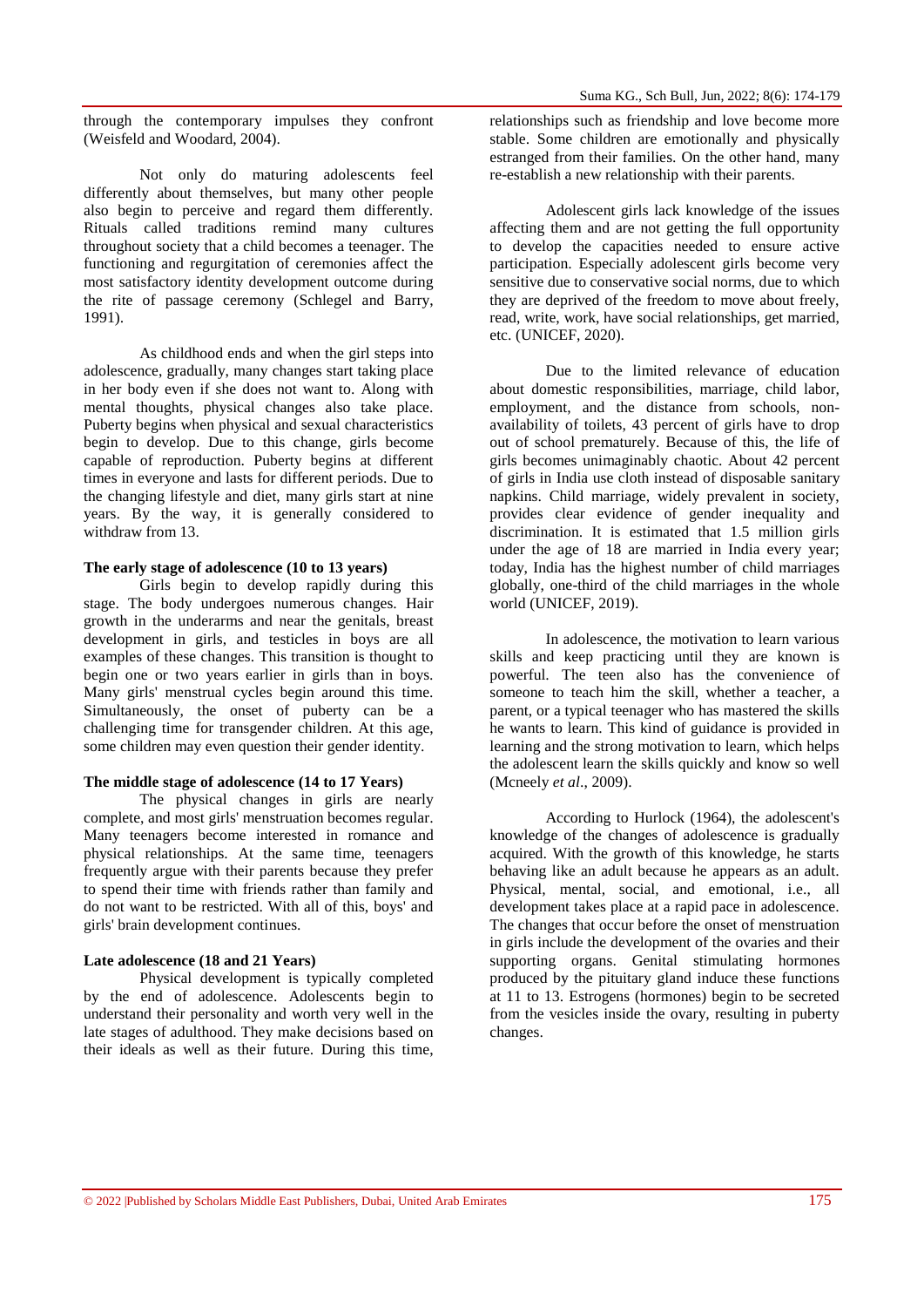|                         | Table-1: The Appearances and Changes during Pubescence |                                                                                                                                                                    |  |  |  |  |  |
|-------------------------|--------------------------------------------------------|--------------------------------------------------------------------------------------------------------------------------------------------------------------------|--|--|--|--|--|
| S. No                   | Appearances &<br><b>Changes</b>                        | <b>Description</b>                                                                                                                                                 |  |  |  |  |  |
| 1                       | <b>Physical Development</b>                            | Rapid physical changes are seen in adolescence.<br>$\bullet$                                                                                                       |  |  |  |  |  |
|                         |                                                        | The weight and height increase, shoulders broaden, and hair grows on the<br>$\bullet$                                                                              |  |  |  |  |  |
|                         |                                                        | body.                                                                                                                                                              |  |  |  |  |  |
|                         |                                                        | The qualities of femininity begin to appear in adolescent girls.<br>$\bullet$                                                                                      |  |  |  |  |  |
| $\overline{2}$          | Mental and Intellectual                                | Mental development takes rapidly, and almost every brain area is fully<br>$\bullet$                                                                                |  |  |  |  |  |
|                         | Development                                            | developed.                                                                                                                                                         |  |  |  |  |  |
|                         |                                                        | In adolescence, a person starts expressing deep thinking for reasoning,<br>$\bullet$<br>thinking, and problem-solving.                                             |  |  |  |  |  |
| $\mathbf{3}$            | Multiplicity of                                        | One of the characteristics of adolescence is that a diversity of imagination<br>$\bullet$                                                                          |  |  |  |  |  |
|                         | Imagination                                            | characterizes adolescence.                                                                                                                                         |  |  |  |  |  |
|                         |                                                        | Teenagers are imaginative. Most of their time is spent daydreaming.<br>$\bullet$                                                                                   |  |  |  |  |  |
|                         |                                                        | Daydreams inspire teenagers, and on this basis, they do creative work.                                                                                             |  |  |  |  |  |
|                         |                                                        | In adolescence, his imagination becomes very developed.<br>$\bullet$                                                                                               |  |  |  |  |  |
| $\overline{\mathbf{4}}$ | Being self-centered                                    | In this stage, the adolescent tries to attract the attention of others.<br>$\bullet$                                                                               |  |  |  |  |  |
| 5                       |                                                        | They care about how people look at them and what they think of them.<br>$\bullet$                                                                                  |  |  |  |  |  |
|                         | Tendency to Rebellion                                  | Differences in opinion, mental independence, and tendency towards rebellion<br>$\bullet$<br>can be seen in children of this age.                                   |  |  |  |  |  |
|                         |                                                        | At this stage, teenagers prefer to live a free life by not falling into the trap of<br>$\bullet$                                                                   |  |  |  |  |  |
|                         |                                                        | customs and superstitions prevailing in the society                                                                                                                |  |  |  |  |  |
| 6                       | Emotional                                              | In this stage, the adolescent becomes very emotional; the source of energy<br>$\bullet$                                                                            |  |  |  |  |  |
|                         | Development                                            | bursts due to the pleasant emotion and increased enthusiasm.                                                                                                       |  |  |  |  |  |
|                         |                                                        | The sense of self-respect and self-consciousness is stronger.<br>$\bullet$                                                                                         |  |  |  |  |  |
| $\overline{7}$          | Volatility                                             | Decisions taken in adolescence are full of instability.<br>$\bullet$                                                                                               |  |  |  |  |  |
|                         |                                                        | They engage in their work in a 'reckless' manner in interests, habits, emotions,<br>$\bullet$                                                                      |  |  |  |  |  |
| 8                       |                                                        | learning, etc.                                                                                                                                                     |  |  |  |  |  |
|                         | Development of<br>interests and aptitudes              | The development of interest in adolescence is rapid, and their interest develops<br>$\bullet$<br>towards specific interests. These interests can be of many types. |  |  |  |  |  |
|                         |                                                        | At this stage, the interest in sports of boys and girls is different.<br>$\bullet$                                                                                 |  |  |  |  |  |
|                         |                                                        | Girls are more interested in dancing, singing, drama, music, etc.<br>$\bullet$                                                                                     |  |  |  |  |  |
| $\boldsymbol{9}$        | The tendency of heroic                                 | In this stage, the tendency for heroic worship develops in adolescents.<br>$\bullet$                                                                               |  |  |  |  |  |
|                         | worship                                                | Adolescent girls choose an ideal at this age and start following it-for<br>$\bullet$                                                                               |  |  |  |  |  |
|                         |                                                        | example- any politician, sportsperson, actor, etc.                                                                                                                 |  |  |  |  |  |
| 10                      | Variation in Behavior                                  | There is a difference in adolescents' behavior, and they behave differently on<br>$\bullet$                                                                        |  |  |  |  |  |
|                         |                                                        | different occasions.                                                                                                                                               |  |  |  |  |  |
|                         |                                                        | At this stage, the emotions change rapidly, and the adolescent exhibits them to<br>$\bullet$                                                                       |  |  |  |  |  |
|                         |                                                        | the fullest. According to Stanley Hall, "The physical, mental and emotional                                                                                        |  |  |  |  |  |
|                         |                                                        | changes in adolescence emerge suddenly."                                                                                                                           |  |  |  |  |  |
| 11                      | Social Emotion                                         | In adolescence, the adolescent begins to find his existence in society.<br>$\bullet$                                                                               |  |  |  |  |  |
|                         |                                                        | A feeling of respect, affection, love, etc., develops.<br>$\bullet$                                                                                                |  |  |  |  |  |
|                         |                                                        | They crave to do something good and different in society. According to Ross,<br>$\bullet$                                                                          |  |  |  |  |  |
|                         |                                                        | "Adolescents are at the forefront of building and nurturing society."                                                                                              |  |  |  |  |  |
| 12                      | Feeling of Mental                                      | Teenagers are progressive rather than conservative.<br>$\bullet$                                                                                                   |  |  |  |  |  |
|                         | Freedom                                                | They believe in mental freedom and have a rebellious spirit against<br>$\bullet$                                                                                   |  |  |  |  |  |
|                         |                                                        | stereotypes.                                                                                                                                                       |  |  |  |  |  |
| 13                      | Increase in curiosity                                  | In this stage, the adolescent grows very fast towards curiosity.<br>$\bullet$                                                                                      |  |  |  |  |  |
|                         |                                                        | They accept everything only after analysis.<br>$\bullet$                                                                                                           |  |  |  |  |  |
|                         |                                                        | Curiosity generates feelings of philosophies.<br>$\bullet$                                                                                                         |  |  |  |  |  |
| 14                      | A sense of self-respect                                | The sense of self-esteem begins to rise ultimately in adolescence.<br>$\bullet$                                                                                    |  |  |  |  |  |
|                         |                                                        | Teenagers are self-respecting. They try to protect their self-respect and self-<br>$\bullet$                                                                       |  |  |  |  |  |
|                         |                                                        | respect at any cost.                                                                                                                                               |  |  |  |  |  |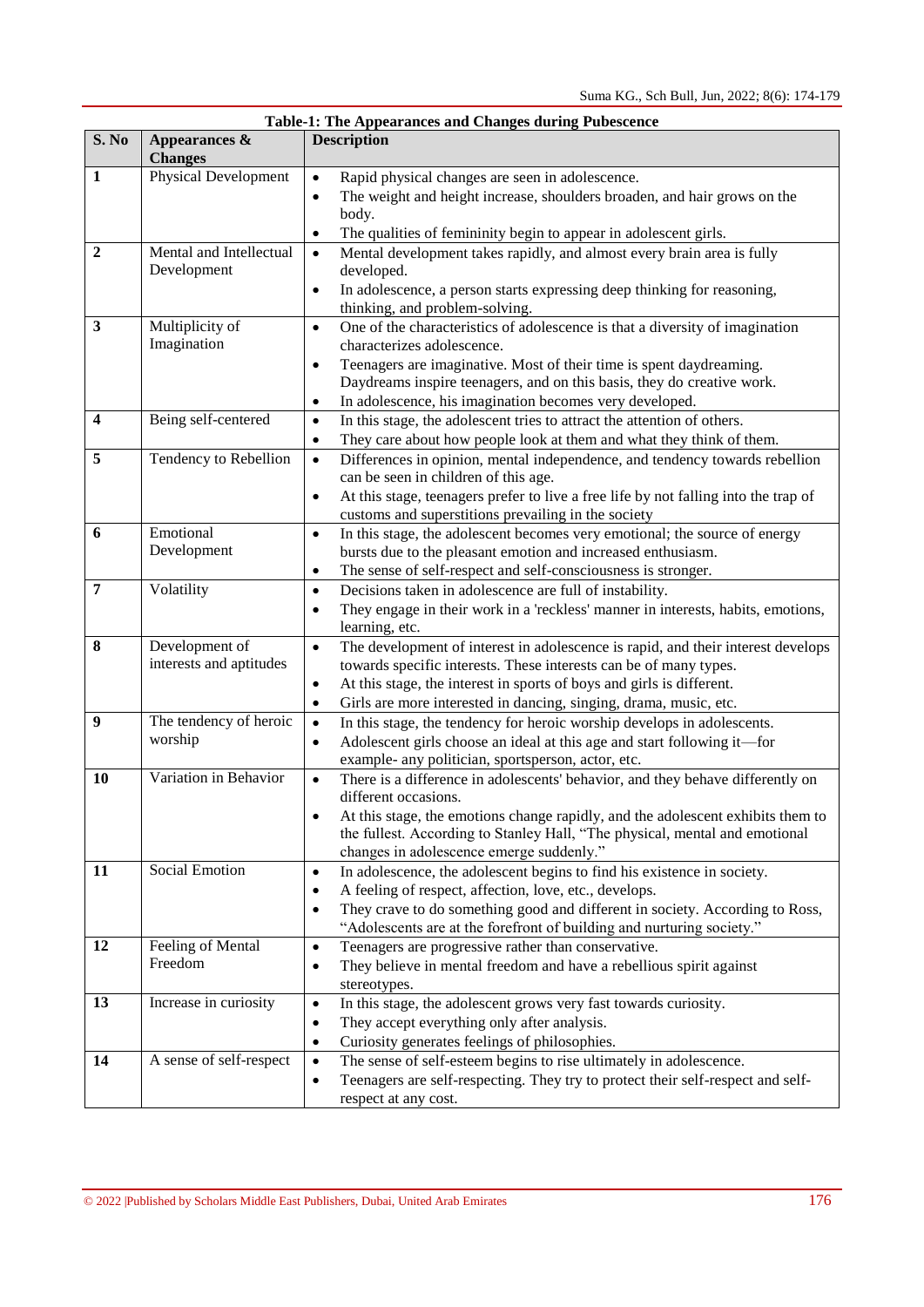#### **Communication between Mother and Adolescent Girls about Physical changes**

Interaction between a mother and adolescent daughter on sexual and reproductive health (SRH) is a proper technique for transmitting reproductive information and endorsing safe behavior amongst pubescent females. Parent-adolescent communication on biological changes is recurrently considered anticipated and is regarded by many as an effective way to encourage adolescents to embrace responsible sexual behavior. However, few published studies describe the content of such communication between parents and teenagers, and even fewer examine the effect of sexuality-related conversations on sexual attitudes and behavior.

Parent-child communication on reproductive and sexual concerns, particularly in the early stages of puberty, substantially impacts adolescents' sexual and reproductive health beliefs, attitudes, and behaviors. Every adolescent's parents are a crucial source of knowledge and information regarding reproductive and sexual matters. They are anticipated to significantly

affect adolescents' sexual behavior, morals, and riskrelated perceptions. (Akers *et al*., 2011).

### **The objective of the Study**

The primary purpose of this study is to understand the frequency of communication between mothers and adolescent girls about Reproductive-Sexual health and Physical changes.

# **RESEARCH METHODOLOGY**

The present study has adopted a descriptive research design. The adolescent girls were the universe for the present study. The random sampling technique was followed in this study, and the total sample for the study was 260. The data was amassed from the adolescent girls aged between 14-17 years living in Sandur and Hospet of Ballari District. Quantifiable data has been placid from the respondents directly employing the Semi-Structured interview schedule. The data analysis was done using the Software named Statistical Package for Social Sciences (SPSS, Version 20) for Windows.

| Sl. No | Name of the variable               | <b>Description of the variable</b> | Count | <b>Percentage</b> |  |  |  |
|--------|------------------------------------|------------------------------------|-------|-------------------|--|--|--|
|        |                                    | 14 Year                            | 81    | 31.2              |  |  |  |
|        | Age of the adolescent girls        | 15 Year                            | 66    | 25.4              |  |  |  |
|        |                                    | 16 Year                            | 56    | 21.5              |  |  |  |
|        |                                    | 17 Year                            | 57    | 21.9              |  |  |  |
|        | Age distribution of the adolescent | 13 to 16 Years (Early Adolescence) | 112   | 43.1              |  |  |  |
|        | girls, according to Hurlock        | 17 to 21 Years (Late Adolescence)  | 148   | 56.9              |  |  |  |

**Table-02: Age Distribution of Adolescent Girls**

Age is a decisive demographic component that outlines the developmental stages of the social group under consideration in this study. Pointedly, more than three-tenths of the 260 respondents are 14 years of age; a virtuous proportion that one-fourth are aged 15; and substantially less than one-fifth are 16 and 17 years of age, correspondingly. The minimum age of the respondent was 14, and the maximum age of the

respondent was 17 years old. In addition, the ages are alienated into early and late adolescence. About threefifths of the respondents are under the category of Early Adolescence, and a sizeable portion, more than twofifths, are under late Adolescence. The mean age was ascertained to be 15.34 years, the median age was 15, and the mode age of the respondents was 14 years.

| Table-03: Frequency of Parent's Communication on Reproductive and Sexual health with Adolescent Girls |  |  |  |  |
|-------------------------------------------------------------------------------------------------------|--|--|--|--|
|                                                                                                       |  |  |  |  |

| <b>Frequency of communication</b> | <b>Frequency</b> | Percentage |
|-----------------------------------|------------------|------------|
| Once in week                      | 29               | 11.2       |
| No specific timing                | 28               | 10.8       |
| Once in 15 days                   | 27               | 10.4       |
| Once a month                      | 89               | 34.2       |
| Whenever you want to interact     | 52               | 20.0       |
| Not applicable                    | 35               | 13.5       |
| <b>Total</b>                      | 260              | 100.0      |

An effort has been made to comprehend how parents communicate with teenage girls about reproductive and sexual health subjects. More than three-tenths of parents dialogue with their progenies once a month. More than one-fifth of parents express

their emotions through communication. More than onetenth communicate once a week and once every fifteen days, and there is no set time to interact. Affording to the above statistics, utmost parents speak with their adolescent daughters once a month.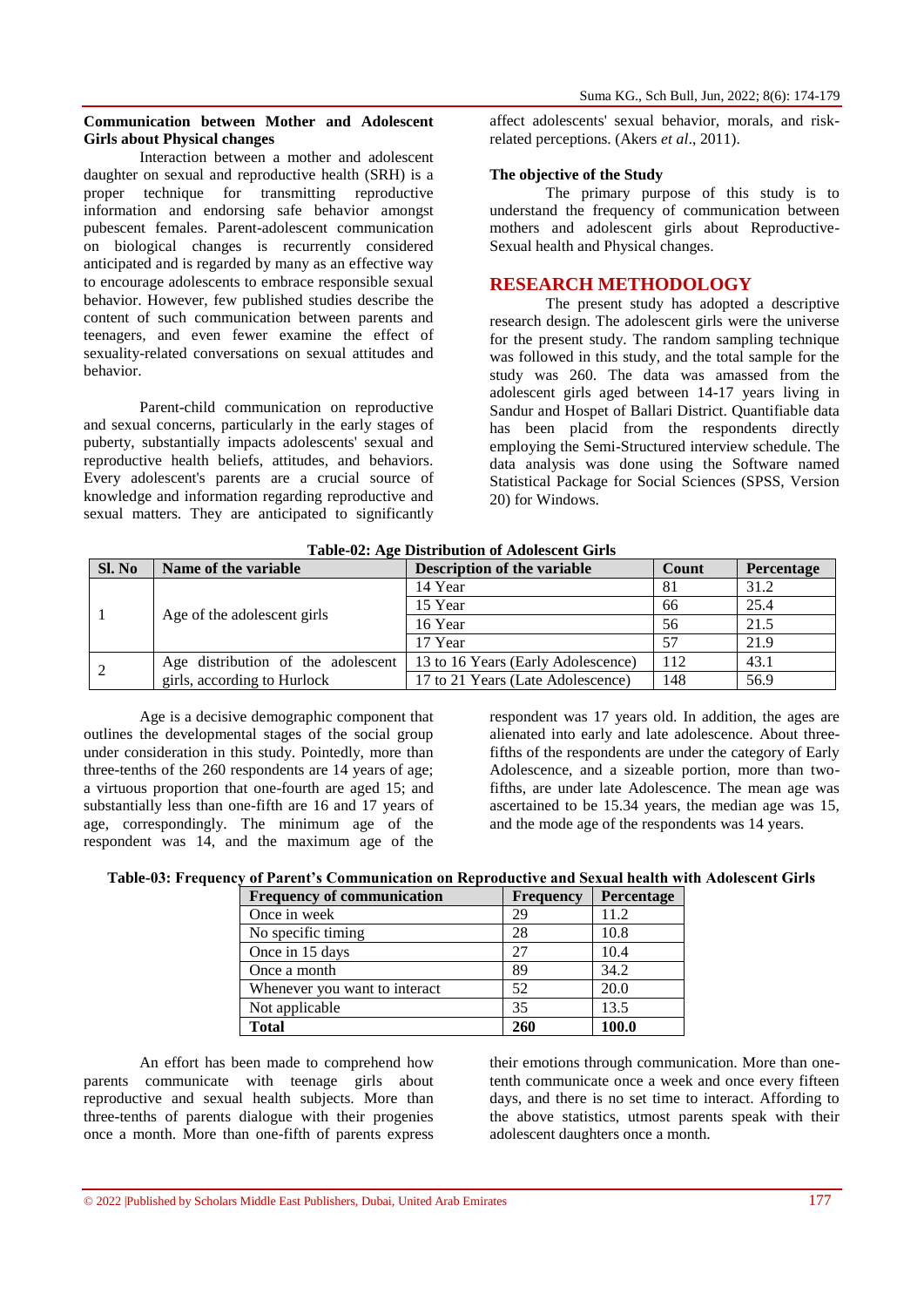|                      | Table-04 Frequency of Communication on Physical Changes by the Parents with Adolescent Girls |              |               |                      |                      |                 |                            |              |  |
|----------------------|----------------------------------------------------------------------------------------------|--------------|---------------|----------------------|----------------------|-----------------|----------------------------|--------------|--|
| S.<br>N <sub>0</sub> | <b>Particulars</b>                                                                           | <b>Never</b> | <b>Rarely</b> | <b>Some</b><br>times | <b>Most</b><br>times | <b>Always</b>   | No communication<br>on RSH | <b>Total</b> |  |
| 1                    | Physical changes appear                                                                      | 23           | 45            | 128                  | 29                   | 00 <sup>1</sup> | 35                         | 260          |  |
|                      | during adolescence                                                                           | (8.8)        | (17.3)        | (49.2)               | (11.2)               | (00.0)          | (13.5)                     | (100)        |  |
| $\overline{2}$       | Growth of breast                                                                             | 80           | 67            | 78                   | $00\,$               | $00\,$          | 35                         | 260          |  |
|                      |                                                                                              | (30.8)       | (25.8)        | (30.0)               | (0.00)               | (00.0)          | (13.5)                     | (100)        |  |
|                      | Appearance of cubical                                                                        | 108          | 50            | 67                   | 0 <sup>0</sup>       | 0 <sup>0</sup>  | 35                         | 260          |  |
| 3                    | hair                                                                                         | (41.5)       | (19.2)        | (25.8)               | (00.0)               | (00.0)          | (13.5)                     | (100)        |  |
| $\overline{4}$       | Occurrence of acne                                                                           | 44           | 109           | 72                   | $00\,$               | $00\,$          | 35                         | 260          |  |
|                      |                                                                                              | (16.9)       | (41.9)        | (27.7)               | (00.0)               | (00.0)          | (13.5)                     | (100)        |  |
|                      | Changes in hip                                                                               | 199          | 26            | 00 <sup>1</sup>      | $00\,$               | 00 <sup>1</sup> | 35                         | 260          |  |
| 5                    |                                                                                              | (76.5)       | (10.0)        | (0.00)               | (0.00)               | (00.0)          | (13.5)                     | (100)        |  |
| 6                    | Terming of puberty                                                                           | 121          | 104           | $00\,$               | $00\,$               | $00\,$          | 35                         | 260          |  |
|                      |                                                                                              | (46.5)       | (40.0)        | (00.0)               | (0.00)               | (00.0)          | (13.5)                     | (100)        |  |
|                      | Physical affliction                                                                          | 44           | 107           | 74                   | $00\,$               | 00 <sup>1</sup> | 35                         | 260          |  |
| 7                    |                                                                                              | (16.9)       | (41.2)        | (28.5)               | (0.00)               | (00.0)          | (13.5)                     | (100)        |  |
|                      | Social relationship                                                                          | 44           | 82            | 99                   | 00 <sup>1</sup>      | 00 <sup>1</sup> | 35                         | 260          |  |
| 8                    |                                                                                              | (16.9)       | (31.5)        | (38.1)               | (0.00)               | (00.0)          | (13.5)                     | (100)        |  |
|                      | Development of sexual                                                                        | 172          | 53            | $00\,$               | 00                   | $00\,$          | 35                         | 260          |  |
| 9                    | identity                                                                                     | (66.2)       | (20.4)        | (0.00)               | (0.00)               | (00.0)          | (13.5)                     | (100)        |  |

The frequency of parents' communiqué about biological transformations in adolescent girls is depicted above. More than three-quarters of the 260 do not ever speak about hip changes, more than three-fifths about the development of sexual identity, more than two-fifths about acne and physical sickness, and less than one-tenth about biological fluctuations during puberty. Around one-tenth of parents communicate about physical vicissitudes during adolescence most of the time. In terms of rarely communication, more than two-fifths speak about physical illness and physical changes, respectively; slightly less than three-tenths communicate about social relationships; more than onefourth communicate about breast development; more than one-fifth communicate about sexual identity development, and one-fifth speak about the appearance of cubical hair and physical changes that occur during adolescence. According to the above table, more than three-fourths of parents never converse regarding hip changes; more than two-fifths rarely discuss the occurrence of acne, physical illness, and the terming of puberty, respectively; about half occasionally discuss biological changes that occur during adolescence.

# **CONCLUSION**

Numerous factors promote healthy adolescence, the most important of which are receiving accurate and necessary information on menstrual health issues. In this regard, every adolescent girl's mother is the primary source of information. Communication between mothers and their adolescent daughters is affected by various factors, including the mother's educational status, family type, and age. Encouraging communication and the transitory of vital information will assist adolescents in fractious the barriers they face throughout adolescence. The quality and quantity of interaction between mothers and their adolescent

daughters are limited for various reasons, which may cause a wide range of problems for adolescents; therefore, mothers must understand and meet their daughters' communicational needs to avoid developmental hazards.

# **REFERENCES**

- Akers, A. Y., Holland, C. L., & Bost, J. (2011). Interventions to Improve Parental Communication About Sex: A Systematic Review. *PEDIATRICS*, *127*(3), 494–510.
- Hurlock, E. B. (1955). *Adolescent development.* (2nd ed.). Mcgraw-Hill, New York (Etc.).
- Mcneely, C., Blanchard, J., & Hopkins Bloomberg, J. (2009). *The Teen Years Explained: A Guide To healthy adolescent development*. https://www.jhsph.edu/research/centers-andinstitutes/center-for-adolescenthealth/\_docs/TTYE-Guide.pdf
- Schlegel, A., & Barry, H. (1991). *Adolescence: an anthropological inquiry*. Free Press ; Toronto.
- Schlegel, A., & Barry, H. (1991). *Adolescence: an anthropological inquiry*. Free Press ; Toronto.
- Shaffer, David R., Kipp, Katherine. (2007). *Development Psychology: Childhood and Adolescence / David R. Shaffer, Katherine Kipp-Seventh Edition* (Edisi ke-7). California:Thomson Wadsworth.
- Tanner, J. M., & Karlberg, J. (1990). Principles of Growth Standards. *Acta Paediatrica*, *79*(10), 963– 967.
- UNICEF. (2012). *Progress for Children: A report card on adolescents - No. 10, April 2012.*
- Unicef. (2019). *End child marriage*. Www.unicef.org.